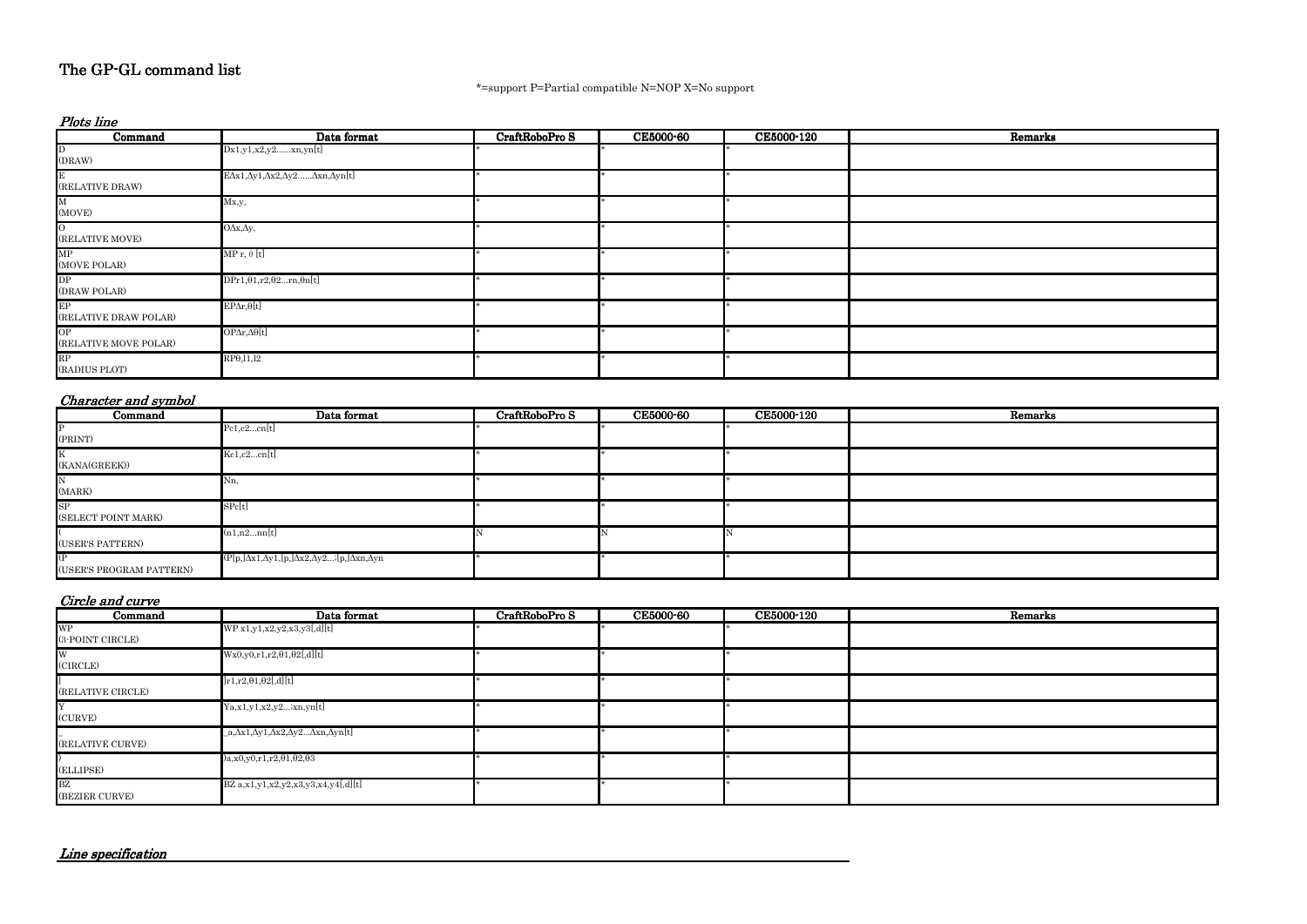| Command      | Data format | CraftRoboPro S | CE5000-60 | <b>CE5000-120</b> | Remarks |
|--------------|-------------|----------------|-----------|-------------------|---------|
| (LINE TYPE)  |             |                |           |                   |         |
|              |             |                |           |                   |         |
| (LINE SCALE) |             |                |           |                   |         |

| Command                        | Data format                          | CraftRoboPro S | <b>CE5000-60</b> | <b>CE5000-120</b> | Remarks |
|--------------------------------|--------------------------------------|----------------|------------------|-------------------|---------|
| \$<br>(FONT)                   | n(m)                                 |                |                  |                   |         |
| S<br>(ALPHA SCALE)             | Sn(m)                                |                |                  |                   |         |
| $\bf{Q}$<br>(ALPHA SPACE)      | Ql(k)                                |                |                  |                   |         |
| R<br>(ALPHA ROTATE)            | $R\theta$ ,                          |                |                  |                   |         |
| (ALPHA ITALIC)                 | $\mu$                                |                |                  |                   |         |
| LP<br>(LABEL POSITION)         | LPn[t]                               |                |                  |                   |         |
| (ALPHA RESET)                  |                                      |                |                  |                   |         |
| $\rm RC$<br>(REPLOT CHARACTER) | $RC$ c,x1,y1,[P,]x2,y2,[P1,]xn,yn[t] |                |                  |                   |         |

| Command                        | Data format            | CraftRoboPro S                                                      | <b>CE5000-60</b>                                             | CE5000-120                                             | Remarks                                                          |
|--------------------------------|------------------------|---------------------------------------------------------------------|--------------------------------------------------------------|--------------------------------------------------------|------------------------------------------------------------------|
| H<br>(HOME)                    |                        |                                                                     |                                                              |                                                        |                                                                  |
| (OFFSET)                       | ${}^{\wedge}$ x,y,     |                                                                     |                                                              |                                                        |                                                                  |
| $\mathbf{p}$<br>(OFFSET POLAR) | ^Px,y[,θdegrees[f][t]] |                                                                     |                                                              |                                                        |                                                                  |
| (NEW PEN)                      | Jn,(m)                 | from $1$ to $8$                                                     | n from 1 to 8                                                | n from 1 to 8                                          |                                                                  |
| (SPEED)                        | l[n][t]                | from $1$ to $10\,$<br>from 101 to 140 $\,$<br>from $1\ {\rm to}\ 8$ | from $1$ to $10\,$<br>from $101$ to $160\,$<br>n from 1 to 8 | from $1$ to $10\,$<br>from 101 to 160<br>n from 1 to 8 | $k=11$<br>$V = l x$ (Max Speed / 10)<br>1 > 100<br>$V = 1 - 100$ |
| (PEN ACCELERATION & FORCE)     | ' a,f[,n] [t]          | from $1$ to $3$<br>from $1$ to $31\,$<br>from $1$ to $8$            | from 1 to 3<br>from $1$ to $31$<br>from 1 to 8               | a from $1$ to $2$<br>from $1$ to $38$<br>n from 1 to 8 | $A=a * 0.5(G)$                                                   |
| FC<br>(CUTTER OFFSET)          | $FC p,q[,n]$ $[t]$     |                                                                     |                                                              |                                                        |                                                                  |
| FD<br>(BLADE ROTATION CONTROL) | $FD \theta[t]$         |                                                                     |                                                              |                                                        |                                                                  |
| (WRITE LOWER LEFT)             | $\setminus x,y,$       |                                                                     |                                                              |                                                        |                                                                  |
| (WRITE UPPER RIGHT)            | Zx,y,                  |                                                                     |                                                              |                                                        |                                                                  |
| (ROTATE)                       | $/x,y,\theta;$         |                                                                     |                                                              |                                                        |                                                                  |
| CLIPPING)                      | $\geq x1,y1,,xn,yn[t]$ |                                                                     |                                                              |                                                        |                                                                  |

| Command        | Data format                           | CraftRoboPro S | CE5000-60 | <b>CE5000-120</b> | Remarks |
|----------------|---------------------------------------|----------------|-----------|-------------------|---------|
| Ι&<br>(FACTOR) | $\&\mathrm{p},\mathrm{q},\mathrm{r},$ |                |           |                   |         |

| <b>Kemarks</b> |  |
|----------------|--|
|                |  |

| Remarks |  |  |
|---------|--|--|
|         |  |  |
|         |  |  |
|         |  |  |
|         |  |  |
|         |  |  |
|         |  |  |
|         |  |  |
|         |  |  |
|         |  |  |
|         |  |  |
|         |  |  |
|         |  |  |
|         |  |  |
|         |  |  |
|         |  |  |

# Character and symbol specification

#### Control